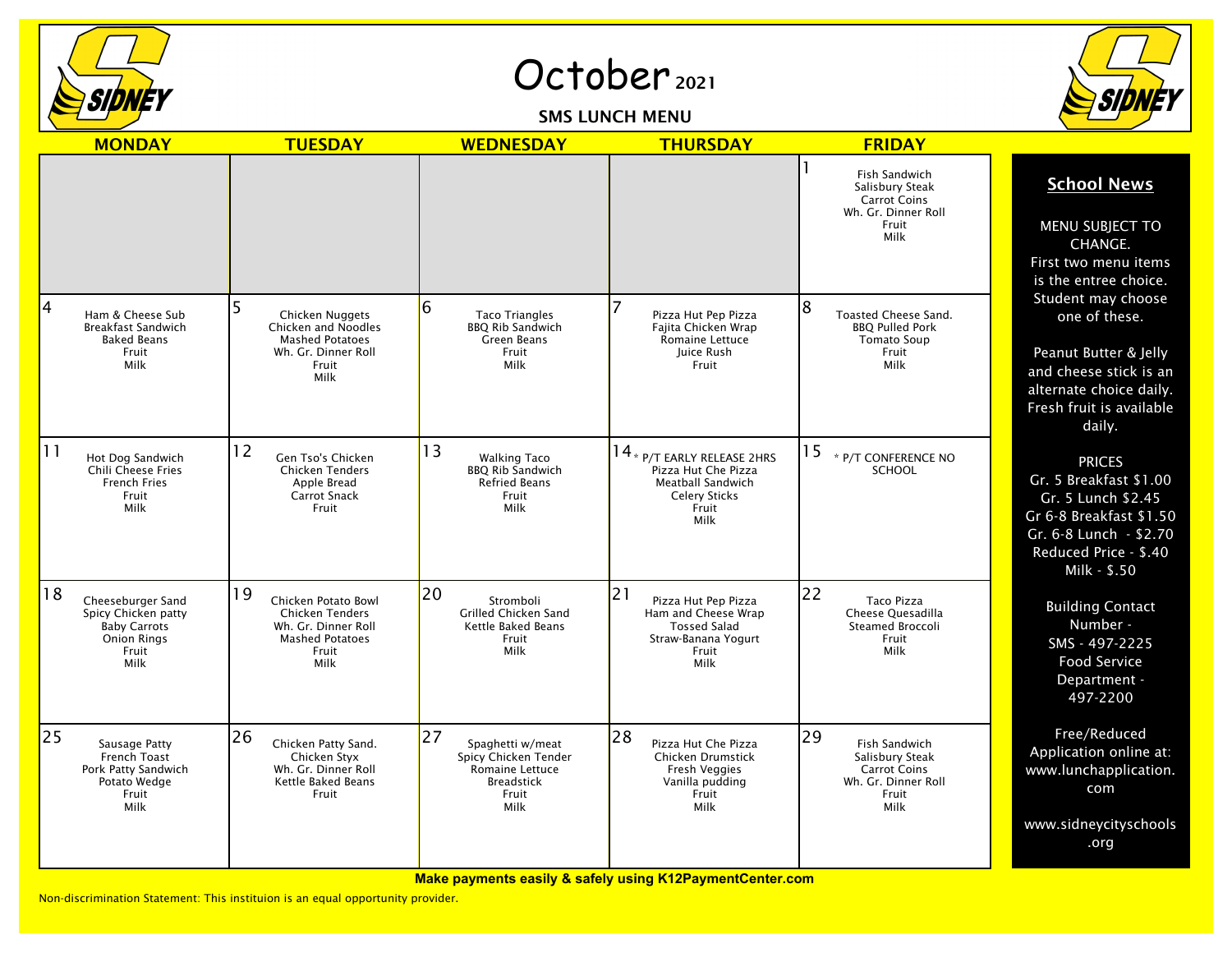| <b>Serving Date</b> | Recipe                                 | <b>Allergens</b>                                     |
|---------------------|----------------------------------------|------------------------------------------------------|
| 10/01/2021          | R-0255 - Milk                          | Milk                                                 |
|                     | R-0270 - Salisbury Steak               | Milk, Wheat, Soybeans (soy)                          |
|                     | R-0276 - Fish                          | Wheat                                                |
|                     | R-0297 - Wh. Gr. Dinner Roll           | Wheat                                                |
|                     | R-0363 - Fish Stix                     | Milk, Wheat                                          |
|                     | R-0484 - Uncrustable (Elem/MS)         | Milk, Peanuts, Wheat, Soybeans                       |
|                     | R-0487 - Cocoa Bar                     | TreeNuts (equipment also processes), Wheat, Soybeans |
| 10/04/2021          | R-0210 - Ham & Cheese Sub Sandwich     | Milk, Wheat, Soybeans                                |
|                     | R-0255 - Milk                          | Milk                                                 |
|                     | R-0484 - Uncrustable (Elem/MS)         | Milk, Peanuts, Wheat, Soybeans                       |
|                     | R-0660 - Breakfast Sandwich            | Milk, Eggs, Wheat, Soybeans                          |
|                     | R-0739 - Mini Corn Dogs                | Milk, Eggs, Wheat, Soybeans                          |
|                     | R-0740 - Smilely Potatoes              | Soybeans                                             |
| 10/05/2021          | R-0200 - Chicken & Noodles             | Milk (Dairy), Wheat, Soybeans                        |
|                     | R-0255 - Milk                          | Milk                                                 |
|                     | R-0258 - Chicken Nuggets               | Wheat, Soybeans (soy)                                |
|                     | R-0297 - Wh. Gr. Dinner Roll           | Wheat                                                |
|                     | R-0308 - Mashed Potatoes (Elem/MS)     | Milk                                                 |
|                     | R-0358 - Chicken Patty Sand. (Elem/MS) | Wheat, Soybeans                                      |
|                     | R-0484 - Uncrustable (Elem/MS)         | Milk, Peanuts, Wheat, Soybeans                       |
| 10/06/2021          | R-0255 - Milk                          | Milk                                                 |
|                     | R-0289 - Taco Triangles (Elem/MS)      | Milk, Wheat, Soybeans                                |
|                     | R-0484 - Uncrustable (Elem/MS)         | Milk, Peanuts, Wheat, Soybeans                       |
|                     | R-0486 - BBQ Rib Sandwich (MS)         | Milk, Wheat, Soybeans                                |
|                     | R-0656 - Pizza Hut Pep Pizza           | Milk, Wheat                                          |
|                     | R-0935 - Chocolate Ice cream-Hershey's | Milk                                                 |
| 10/07/2021          | R-0213 - Walking Taco                  | Milk, Soybeans (soy)                                 |
|                     | R-0255 - Milk                          | Milk                                                 |
|                     | R-0484 - Uncrustable (Elem/MS)         | Milk, Peanuts, Wheat, Soybeans                       |
|                     | R-0656 - Pizza Hut Pep Pizza           | Milk, Wheat                                          |
|                     | R-0891 - Fajita Chicken Wrap           | Wheat, Soybeans                                      |
| 10/08/2021          | R-0203 - Toasted Cheese Sandwich       | Milk, Wheat, Soybeans (soy)                          |
|                     | R-0255 - Milk                          | Milk                                                 |
|                     | R-0356 - Tomato Soup-Elem/MS           | Wheat                                                |
|                     | R-0484 - Uncrustable (Elem/MS)         | Milk, Peanuts, Wheat, Soybeans                       |
| 10/11/2021          | R-0255 - Milk                          | Milk                                                 |
|                     | R-0259 - Hot Dog Sandwich              | Wheat                                                |
|                     | R-0335 - French Toast                  | Milk, Eggs, Wheat, Soybeans                          |
|                     |                                        |                                                      |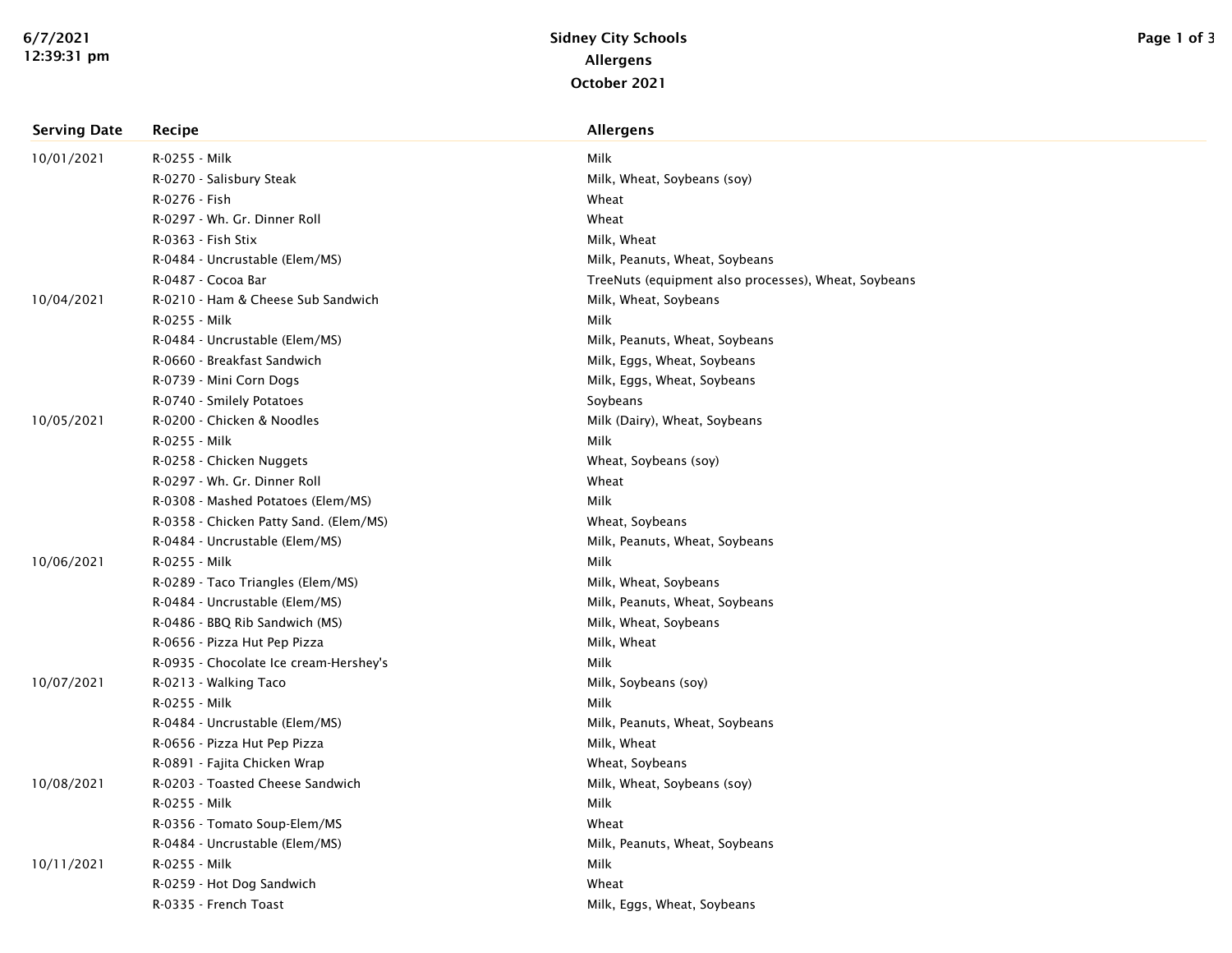| 10/11/2021 | R-0484 - Uncrustable (Elem/MS)       | Milk, Peanuts, Wheat, Soybeans                 |
|------------|--------------------------------------|------------------------------------------------|
|            | R-0892 - Chili Cheese Fries          | Soybeans                                       |
| 10/12/2021 | R-0235 - Baby Carrots (Elem/MS)      | Milk, Eggs                                     |
|            | R-0236 - Chicken Tenders             | Wheat, Soybeans                                |
|            | R-0255 - Milk                        | Milk                                           |
|            | R-0305 - Carrot Snack (MS)           | Milk, Eggs                                     |
|            | R-0484 - Uncrustable (Elem/MS)       | Milk, Peanuts, Wheat, Soybeans                 |
|            | R-0655 - Mini Krispie Treat          | Milk, Soybeans                                 |
|            | R-0661 - Apple Bread                 | Milk, Eggs, Wheat, Soybeans, facility Nut FREE |
|            | R-0767 - General Tso's Chicken       | Milk, Eggs, Wheat, Soybeans                    |
|            | R-0815 - Nacho & Cheese              | Milk, Soybeans                                 |
| 10/13/2021 | R-0213 - Walking Taco                | Milk, Soybeans (soy)                           |
|            | R-0255 - Milk                        | Milk                                           |
|            | R-0484 - Uncrustable (Elem/MS)       | Milk, Peanuts, Wheat, Soybeans                 |
|            | R-0486 - BBQ Rib Sandwich (MS)       | Milk, Wheat, Soybeans                          |
|            | R-0657 - Pizza Hut Cheese Pizza      | Milk, Wheat                                    |
|            | R-0687 - Cheddar cheese curls        | Milk                                           |
| 10/14/2021 | R-0217 - Popcorn Chicken             | Wheat, Soybeans                                |
|            | R-0255 - Milk                        | Milk                                           |
|            | R-0275 - Meatball Sandwich           | Milk, Wheat, Soybeans (soy)                    |
|            | R-0297 - Wh. Gr. Dinner Roll         | Wheat                                          |
|            | R-0484 - Uncrustable (Elem/MS)       | Milk, Peanuts, Wheat, Soybeans                 |
|            | R-0657 - Pizza Hut Cheese Pizza      | Milk, Wheat                                    |
| 10/18/2021 | R-0199 - Cheeseburger Sandwich       | Milk, Wheat, Soybeans                          |
|            | R-0235 - Baby Carrots (Elem/MS)      | Milk, Eggs                                     |
|            | R-0255 - Milk                        | Milk                                           |
|            | R-0484 - Uncrustable (Elem/MS)       | Milk, Peanuts, Wheat, Soybeans                 |
|            | R-0764 - Onion Rings                 | Milk, Wheat                                    |
|            | R-0938 - Spicy Chicken patty Elem/MS | Wheat, Soybeans                                |
| 10/19/2021 | R-0236 - Chicken Tenders             | Wheat, Soybeans                                |
|            | R-0255 - Milk                        | Milk                                           |
|            | R-0297 - Wh. Gr. Dinner Roll         | Wheat                                          |
|            | R-0308 - Mashed Potatoes (Elem/MS)   | Milk                                           |
|            | R-0484 - Uncrustable (Elem/MS)       | Milk, Peanuts, Wheat, Soybeans                 |
|            | R-0733 - Chicken Potato Bowl         | Milk, Wheat, Soybeans                          |
| 10/20/2021 | R-0255 - Milk                        | Milk                                           |
|            | R-0457 - Grilled Chicken on 3.5" bun | Wheat, Soybeans                                |
|            | R-0484 - Uncrustable (Elem/MS)       | Milk, Peanuts, Wheat, Soybeans                 |
|            | R-0656 - Pizza Hut Pep Pizza         | Milk, Wheat                                    |
|            | R-0719 - Vanilla pudding             | Milk                                           |
|            | R-0812 - Stromboli                   | Milk, Wheat, Soybeans                          |
| 10/21/2021 | R-0205 - Sweet Potato Fries          | Soybeans                                       |
|            | R-0255 - Milk                        | Milk                                           |
|            | R-0459 - Ham and cheese wrap         | Milk, Wheat, Soybeans                          |
|            | R-0484 - Uncrustable (Elem/MS)       | Milk, Peanuts, Wheat, Soybeans                 |